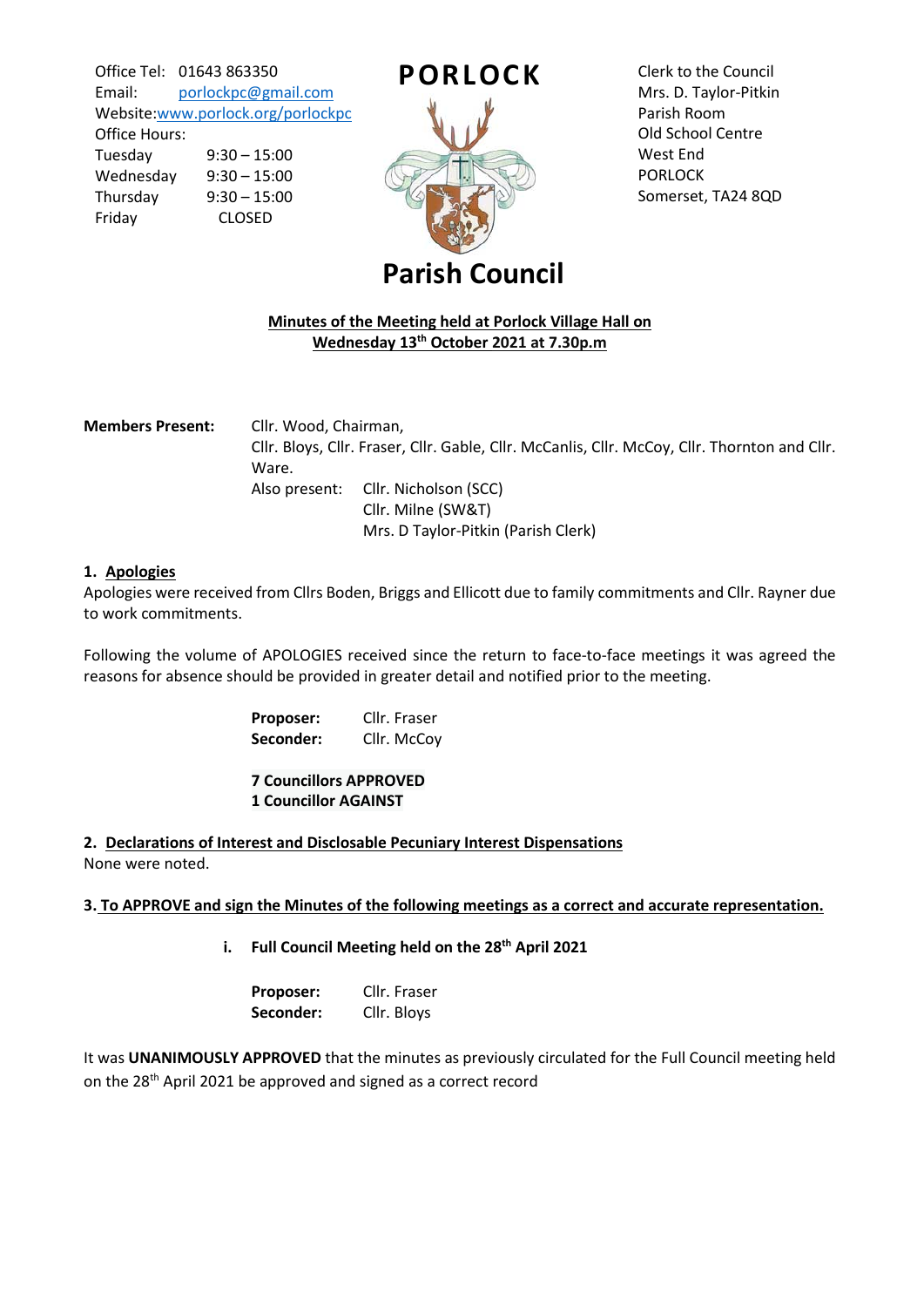# **ii. Full Council Meeting held on the 08th September 2021**

**Proposer:** Cllr. Ware **Seconder:** Cllr. McCanlis

It was **UNANIMOUSLY APPROVED** that the minutes as previously circulated for the Full Council meeting held on the 08th September 2021 be approved and signed as a correct record.

### **4. Matters for report for information purposes only and action points raised at previous meeting:**

#### Maintenance and upkeep of the Old School Centre

It was agreed a doodle poll would be distributed to agree a date for the Councillors and Clerk to volunteer their time at the Old School Centre for gardening and maintenance work in the near future. Cake and Coffee will be provided.

The meeting was adjourned for public participation.

#### **5. Public Participation**

The following issues were raised by the public in attendance:

#### War Memorial at Dunster Steep

It was noted that the War Memorial still requires some general maintenance and upkeep. The War Memorial Trust have provided advice and information regarding the process and funding for the initiative. The PPC are to ensure this matter is expedited in the next 8 weeks.

#### 20MPH throughout the Village

Concerns were raised regarding the dangerous speeds at which motorists travel throughout the Village. It was noted that this matter is currently under review and being led by Cllr. Fraser who hopes to implement a 20 MPH speed limit throughout the Village, including West Porlock and Porlock Weir. It was strongly voiced that an increased Police presence would greatly benefit the Village.

#### Removal of Trees from D H Car Park

Following the removal of the incorrect trees from various area around the Village, it was agreed that greater consultation is required from the relevant agencies.

# **Action Point: District Cllr. Milne is to request direct engagement from SW&T regarding the removal of trees etc..**

#### Hawkcombe River on Porlock Marsh

The river has flooded into a nearby field and is making it difficult for walkers to cross the Marsh without getting wet feet.

#### **Action Point: The Clerk is to contact ENP, NT and EA to ask for a report on the area.**

The meeting was reconvened.

#### **6. Chairman's Announcements**

None were noted.

#### **7. Somerset County Council and District Councillors' reports**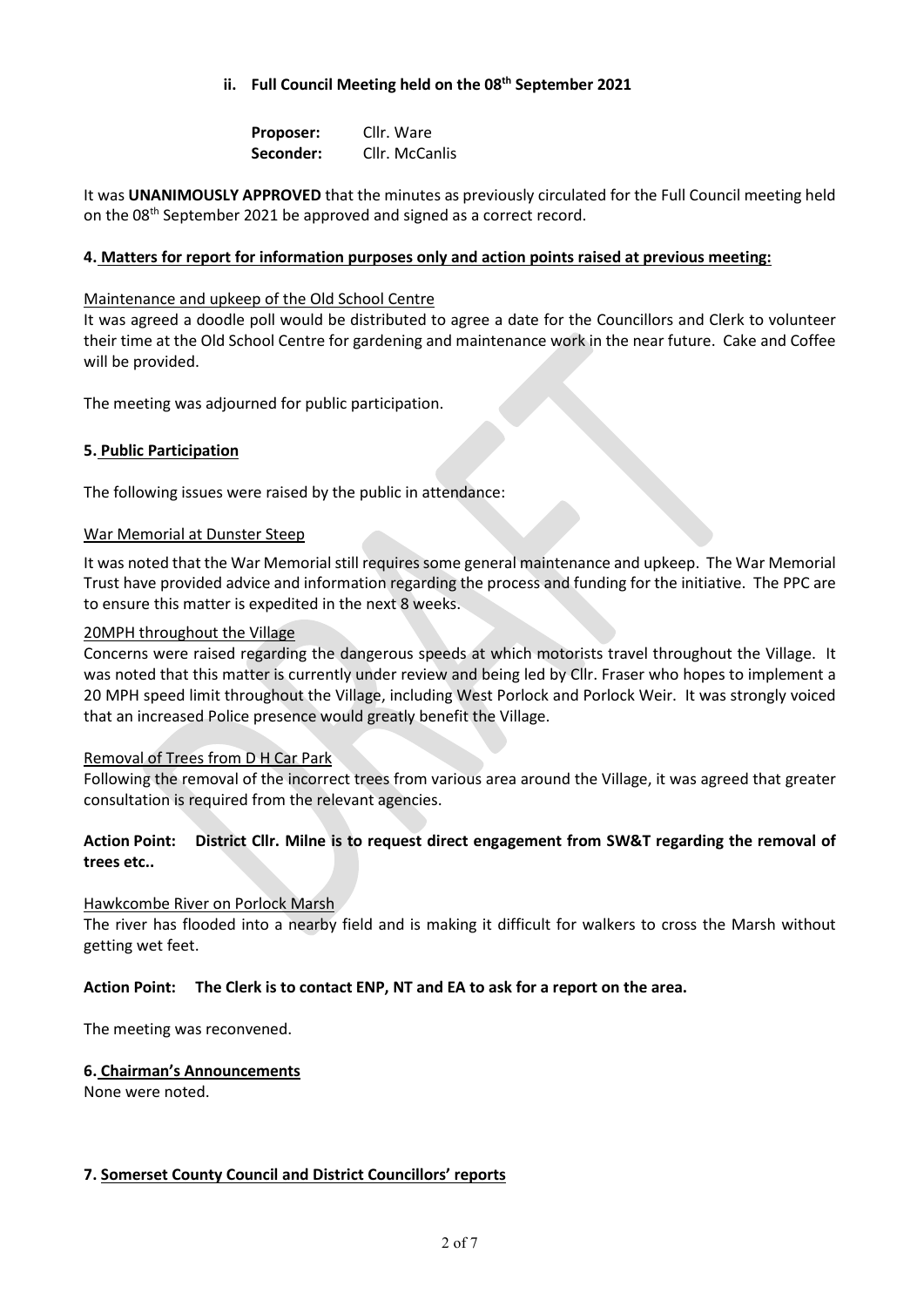# **Cllr. Nicholson, Somerset County Council:**

Unitary Council

Cllr. Nicholson advised that specific instructions regarding the boundaries and the roles and identities of the Local Community Networks is still awaited.

### **Cllr. Milne, Somerset West and Taunton District Council:**

#### A39 from Heddon Cross to Selworthy

Cllr. Milne noted a local campaign is underway to raise awareness and tackle the speeding problem on the A39, this initiative is spearheaded by Mr Bate. A police van has been in situ in the area recording the speeds of passing vehicles. It has been suggested that neighbouring parishes could jointly fund the purchase of relevant signs/speed prevention materials which would assist with securing the area.

| o. <u>rinance:</u><br>Payment | <b>Name</b>          | <b>Description</b>                                                     | <b>Amount</b> |
|-------------------------------|----------------------|------------------------------------------------------------------------|---------------|
| <b>Number</b>                 |                      |                                                                        |               |
|                               | <b>HMRC</b>          | National Insurance and Tax contributions                               | 356.78        |
|                               | Mrs. D               | <b>Clerk Salary</b>                                                    | ****          |
|                               | Taylor-Pitkin        |                                                                        |               |
|                               | Mr. E Nichols        | <b>OSB Caretaker salary</b>                                            | ****          |
|                               | Mr A Binding         | Village & Verge Contract                                               | 528.00        |
|                               | Mr A Binding         | <b>Grass Cutting Contract</b>                                          | 1056.00       |
|                               | Mark Jones           | Cleaning of D H & OSB Toilets                                          | 381.00        |
|                               | Dovery<br>Manor      | 2021/2022 Business Rates                                               | 112.38        |
|                               | Rialtas<br>2020/2021 | PPC Finance package                                                    | 464.40        |
|                               | Doodle Poll          | <b>Annual Account</b>                                                  | 71.33         |
|                               | D Taylor-            | Land Registry (£29.90) Zoom (£12.39) Legionella testing kit            | 137.28        |
|                               | Pitkin               | (94.99)                                                                |               |
|                               | <b>Bright HR</b>     | <b>HR</b> support                                                      | 60.00         |
|                               | Eagle                | Investigate and repair leak at D H Toilets                             | 515.71        |
|                               | Plumbing &           |                                                                        |               |
|                               | Lighting             |                                                                        |               |
|                               | <b>Ricoh UK</b>      | Rent for Parish Office Photocopier                                     | 433.46        |
|                               | Somerset             | Blockage at the OSC public toilet                                      | 116.00        |
|                               | Drainage             |                                                                        |               |
|                               | <b>First Graphic</b> | Coastal Community Cloth - fund to be removed from grant                | 92.52         |
| **PHSSG                       | Homestart            | Donation from funds raised during pop up event (see<br>payments below) | 217.45        |
| <b>PHSSG</b>                  | L Thornton           | PHSSG Administrator hours to 12/9/21                                   | £330.00       |
| <b>PHSSG</b>                  | Louise Crabb         | Floral display maintenance contract                                    | £144.00       |
| <b>PHSSG</b>                  | Charles              |                                                                        |               |
|                               | <b>Brockbank</b>     | Juggler for 3rd pop-up event                                           | £250.00       |
| <b>PHSSG</b>                  | Sorcha Keay-         |                                                                        |               |
|                               | Chaplin              | Juggler for 3rd pop-up event                                           | £250.00       |
| <b>PHSSG</b>                  | CPC                  | Xmas lights for McCoys                                                 | £136.32       |
| <b>PHSSG</b>                  | L Thornton           | banners for 4th pop-up                                                 | £41.30        |
| <b>PHSSG</b>                  | Porlock              |                                                                        |               |
|                               | <b>Village Hall</b>  | Small Hall for PHSSG public meeting 20.10.21                           | £14.00        |

**8. Finance: October accounts to be passed for payment – Cllr. Fraser to report.**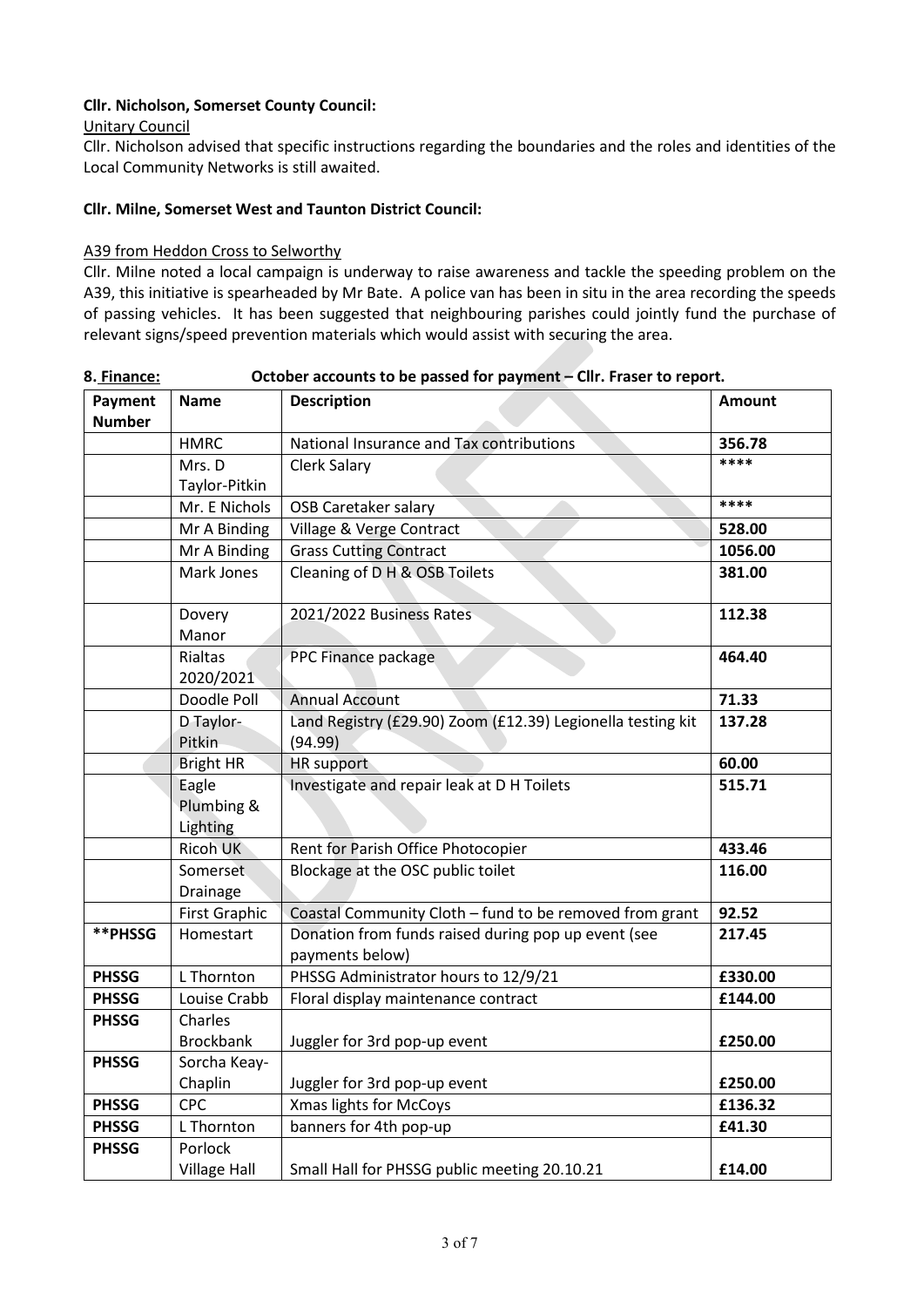| <b>PHSSG</b>  | L Thornton   | Poster printing & laminating                           | £32.64  |
|---------------|--------------|--------------------------------------------------------|---------|
| <b>PHSSG</b>  | L Thornton   | 2 x Xmas tree holders                                  | £27.70  |
| <b>PHSSG</b>  | Michael Limb | To build platform at VH                                | 410.00  |
| <b>PHSSG</b>  | Tomato       |                                                        |         |
|               | Creative     | 3rd monthly payment for website                        | £600.00 |
| <b>PHSSG</b>  | L Thornton   | PHSSG Administrator hours to 4/10/21                   | £165.00 |
| <b>PHSSG</b>  | L Thornton   | PHSSG Zoom account 4/10/21 to 3/11/21                  | £52.79  |
| <b>Direct</b> | <b>NEST</b>  | Clerk Pension - Parish Council and Clerk contributions | 77.10   |
| <b>Debit</b>  |              |                                                        |         |
| <b>Direct</b> | <b>Bulb</b>  | Monthly payment for Old School Building including the  | 72.81   |
| <b>Debit</b>  |              | Library, Electricity supply                            |         |
| <b>Direct</b> | <b>Bulb</b>  | Monthly Payment for D H Toilets Electricity supply     | 33.00   |
| <b>Debit</b>  |              |                                                        |         |
| <b>Direct</b> | <b>BT</b>    | Telephone & Internet for Parish Office/Library         | 86.53   |
| <b>Debit</b>  |              |                                                        |         |

#### **Payments Received between 07/09/2021 – 11/10/2021:**

| <b>Name</b>            | <b>Description</b>                         | <b>Amount</b> | Reference               |
|------------------------|--------------------------------------------|---------------|-------------------------|
| M & M McCoy            | Friends of Porlock Library Donation        | 8.00          | <b>Automatic Credit</b> |
| <b>Bay 12</b>          | High Bank Car Park                         | 12.50         | <b>Automatic Credit</b> |
| P & W Day              | <b>Friends of Porlock Library Donation</b> | 5.00          | Automatic Credit        |
| <b>Bay 10</b>          | High Bank Car Park                         | 25.00         | <b>Automatic Credit</b> |
| E & I Ellis            | Friends of Porlock Library Donation        | 5.00          | <b>Automatic Credit</b> |
| <b>PVNL</b>            | Refund for Ricoh rental                    | 439.68        | <b>Automatic Credit</b> |
| **PHSSG                | Donation to Homestart                      | 217.45        | 1404                    |
| SW&T                   | 2 <sup>nd</sup> Precept payment            | 34,750.00     | <b>Automatic Credit</b> |
| <b>Fine Memorial</b>   | <b>Tablet &amp; Burial TBC</b>             | 280.00        | 1402                    |
| <b>PVTA</b>            | Rent for VC                                | 496.00        | <b>Automatic Credit</b> |
| <b>Fine Memorial</b>   | <b>TBC</b>                                 | 100.00        | 1405                    |
| <b>Cash Collection</b> | D H Toilets                                | 80.00         | 1406                    |
| <b>Cash Collection</b> | D H Toilets                                | 80.00         | 1407                    |
| <b>Cash Collection</b> | D H Toilets                                | 85.00         | 1408                    |
| <b>Cash Collection</b> | D H Toilets                                | 60.00         | 1409                    |
| <b>Cash Collection</b> | V H Honesty Box                            | 712.16        | 1410                    |
| <b>Cash Collection</b> | V H Honesty Box                            | 119.88        | 1411                    |

**Bank Balances on the 12th of October 2021:**

| <b>PPC Current Account:</b> | £196,902.98 |
|-----------------------------|-------------|
| Allotment Trust Account:    | £18,513.02  |

| Proposer: | Cllr. Fraser |
|-----------|--------------|
| Seconder: | Cllr. Ware   |

#### **UNANIMOUSLY APPROVED**

#### **9.Matters raised for information purposes only.**

Implementation of 20mph through the Village

Cllr. Fraser advised the speed limits for the entire Village are currently being reviewed by himself and Cllr. Rayner and the Item will be reported on at a later date.

Alternative footpath on Dunster Steep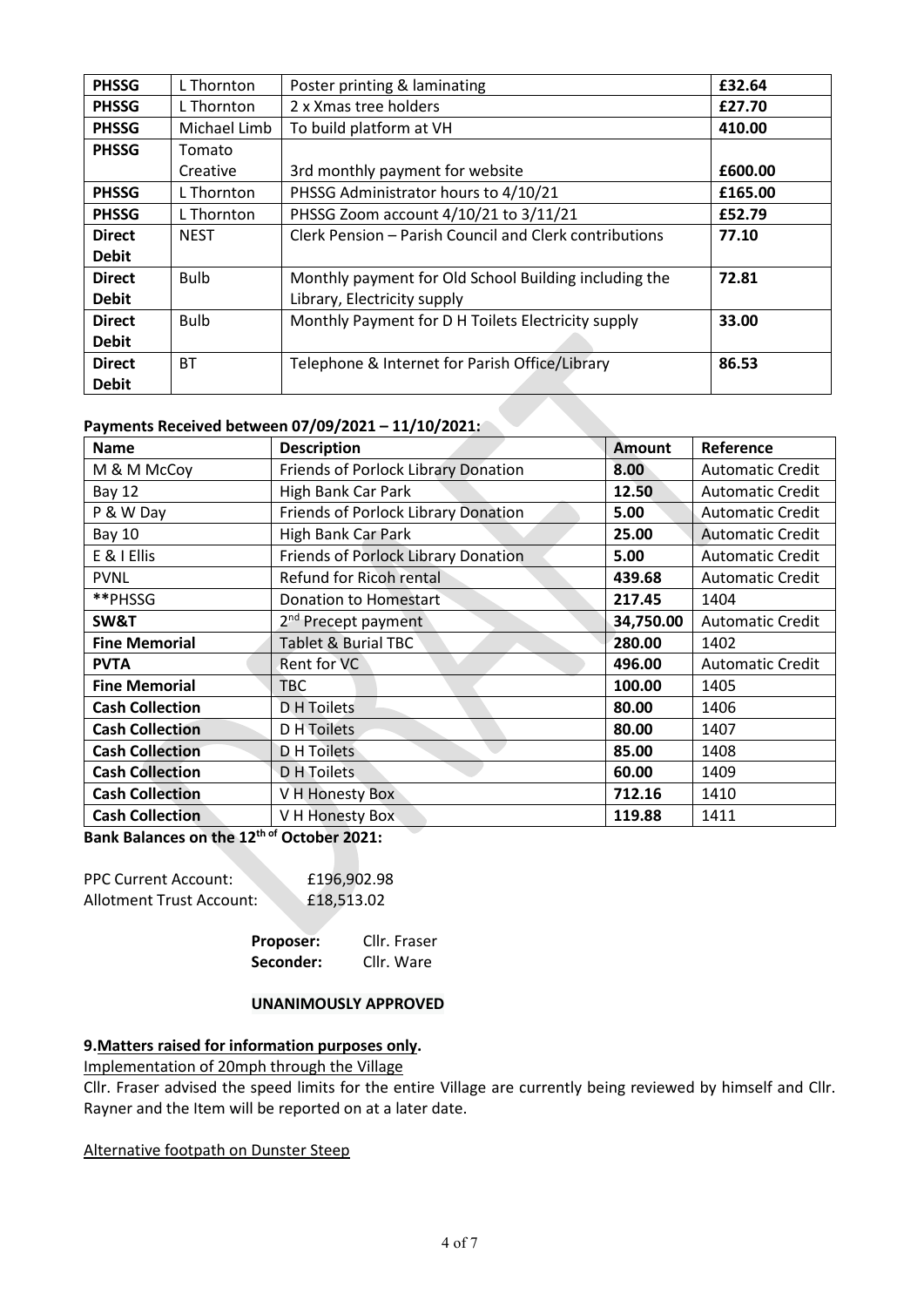The Chairman advised a topographical survey is required to advance this project and this will need to be funded by the PPC. SCC Highways can undertake the survey and its cost will not exceed £1,500. More information will be available shortly.

# **10. PPC to review and APPROVE the Staffing & HR Committee Terms of Reference.**

All Councillors were provided with a draft copy for review on the 08<sup>th</sup> October 2021.

**Proposer:** Cllr. Ware **Seconder:** Cllr. Thornton

#### **UNANIMOUSLY APPROVED**

# **11. PPC to APPROVE the Scheme of Delegation of the Appointment process for the Library Officer and Volunteer Co-Ordinator position to the Staffing and HR Committee.**

**Proposer:** Cllr. Ware **Seconder:** Cllr. Fraser

**7 Councillors APPROVED 1 Councillor ABSTAINED**

**12. Update on the Porlock High Street Support Group – Cllr. Thornton to report.**

Please see attached report.

# **13. Update on the EU Welcome Back Fund– Cllr. Thornton to report.**

Please see attached report.

It was reported that the PHSSG have offered to fund the Tree Holder Survey on behalf of the "Light up Porlock Initiative" and are currently awaiting a report confirming the stability of the holders.

**Action Point: Cllr. McCanlis is to contact "The Light Up Porlock" Committee to chase report.**

**Action Point: The PHSSG are to provide an update in January 2022 on both the EHSF and the WBF and the funds which still require allocation.**

**14. PPC to APPROVE the purchase of three multipurpose recycling bins via the EU Welcome Back Fund** Please see attached report.

> **Proposer:** Cllr. Fraser Seconder: Cllr. McCoy

**UNANIMOUSLY APPROVED**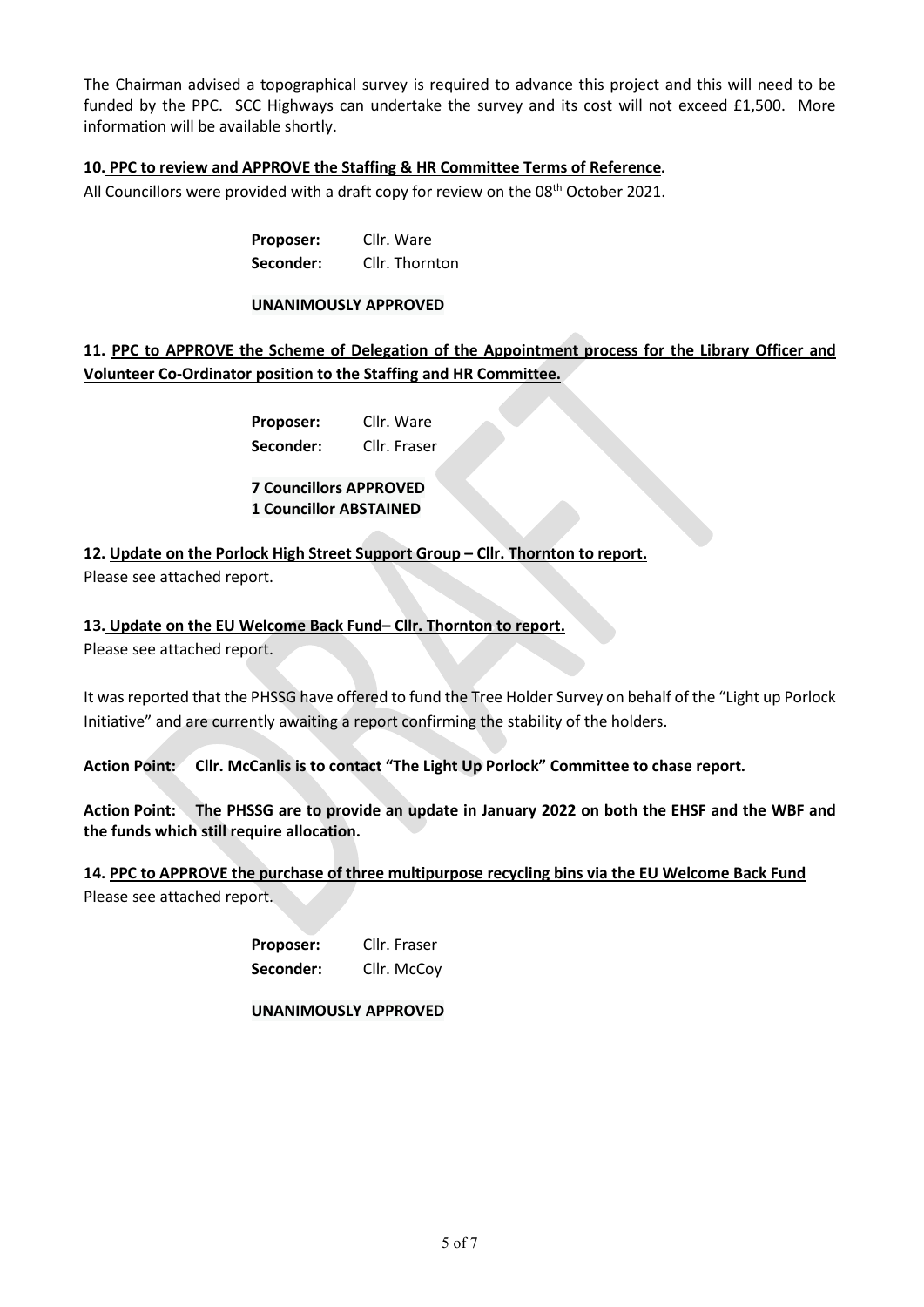# **15. PPC To APPROVE a contribution of £282 (£223.75 net of VAT) for the purchase of batteries for the 'Light**

# **up Porlock' initiative – Chairman to report.**

An invoice confirming the cost of the batteries had been provided to all Councillors for review.

| <b>Proposer:</b> | Cllr. Ware  |
|------------------|-------------|
| Seconder:        | Cllr. McCoy |

### **7 Councillors APPROVED 1 Councillor ABSTAINED**

# **16. To approve the allocation of up to £250 to provide back-up financing for the Tree Holder Survey – Chairman to report.**

Following a robust discussion in which the question of Public Liability was raised in the event of an incident due to a faulty tree holder, the Clerk was instructed to contact the PPC Insurer to confirm the liability on behalf of the PPC.

The Chairman recommended the PPC APPROVE the back up financing for the survey subject to the provision of the appropriate documentation, including independent consultants reports confirming the method, weight etc.. of the installation. The Clerk is to confirm with the PPC Insurer regarding any residual liability. This Item has been deferred to the Full Council Meeting in November.

# **Action Point: The Clerk is to contact the PPC Insurer.**

**17. The PPC to confirm the title of the Parish Council Building was APPROVED as the Old School Centre.** It was noted the official title for the Parish Council Building is the Old School Centre.

# **18. Correspondence**

None was received.

# **19. Reports from Outside Bodies**

Coastal Communities Team Nothing to report

Dovery Manor Nothing to report.

Highways Nothing to report.

Library Nothing to report.

# Porlock Vale Tourist Association

Porlock continues to be busy with visitors enjoying a balmy September and our accommodation providers still reporting very little bed space available. The Visitor Centre is still receiving a steady stream of visitors both returning and new visitors, who are wanting information on things to see and do as well as ideas on where to walk.